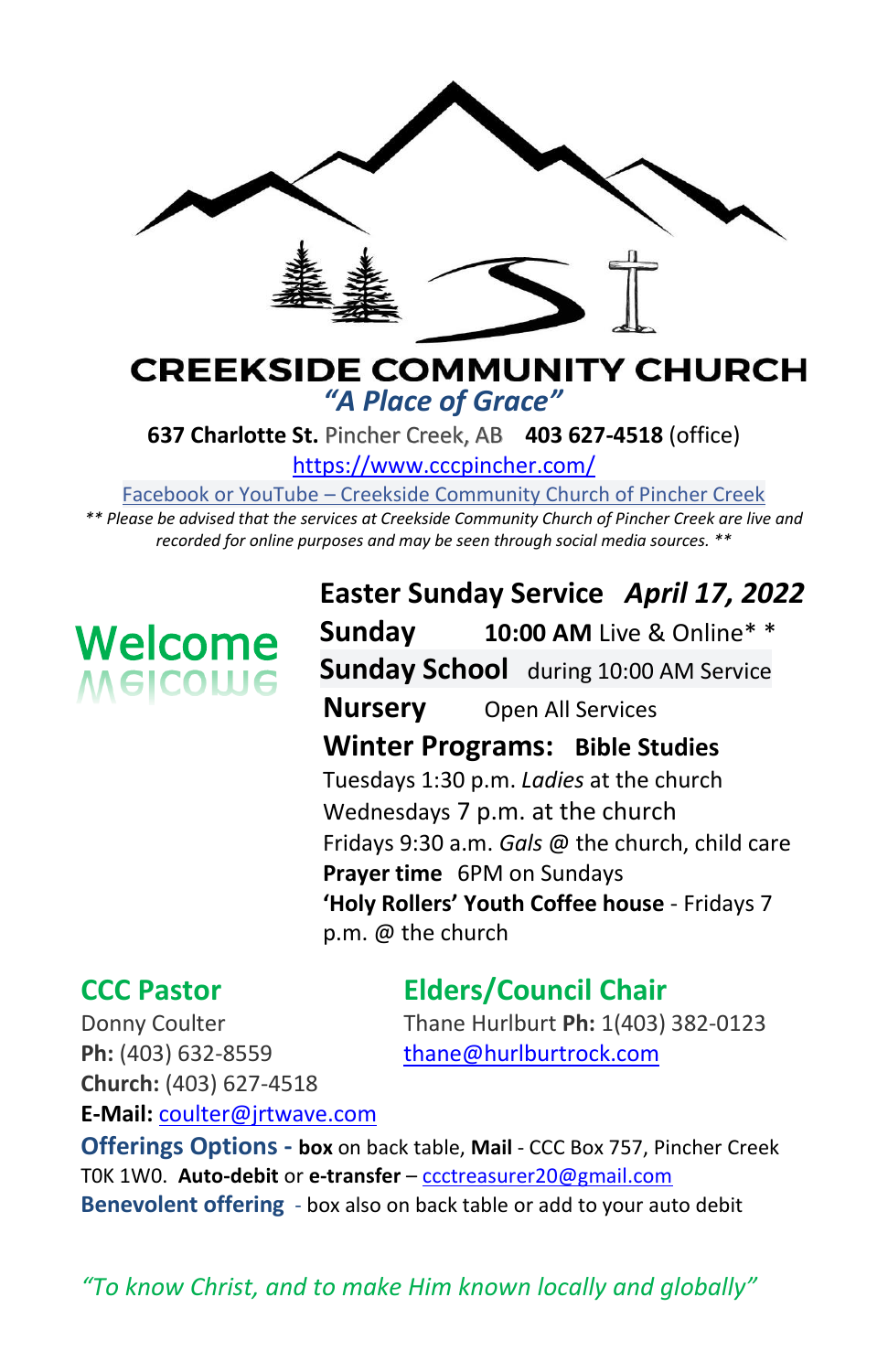# **Ministries & Outreach**

**Community** Joy Hurlburt *Deacon, Congregational Care 403 330-5399* [joy@hurlburtrock.com](mailto:joy@hurlburtrock.com)

**Missions** – please speak to Pastor Donny

**Prayer Needs** Pastor Donny

**Youth Ministry 'Holy Rollers' Youth**

# **Today's Service**

**Welcome and Announcements** 

- ➢ **Easter Sunday –** *He is Risen! Baptism today* Logan Dejax, Ben Vanderhoven, Robby Rochon
- ➢ **Prayer Gathering – No prayer meeting tonight**
- ➢ **Evening Hymn Sing – 2nd** Sunday **next is May 8th**
- ➢ **Men's Breakfast at church – 3 rd** Saturday **- next is May 21**
- ➢ **'Holly Rollers Youth' LaserTag – April 22** Lethbridge must have CCC waiver and online waiver signed before attending
- ➢ **New Members –** Joining Creekside on Sunday May 1 Sheldon and Janet Dickinson, Logan and Jessica Dejax

**Worship through Music**Led by Dana, Jewel, Blaine, Danny and Nathan

*Glorious Day King of Kings*

*Is He Worthy*

## **Worship through Prayer and Praise** *Led by*

- $\checkmark$  Thanksgiving for those who are committing themselves to following Jesus through baptism today. Pray for them
- $\checkmark$  Thanksgiving for our God who hears our prayers and for all who pray for those who are ill or facing life issues. Lois Smyth is back at Vista Village, Betty Smith has survived a difficult week, now improving although still in hospital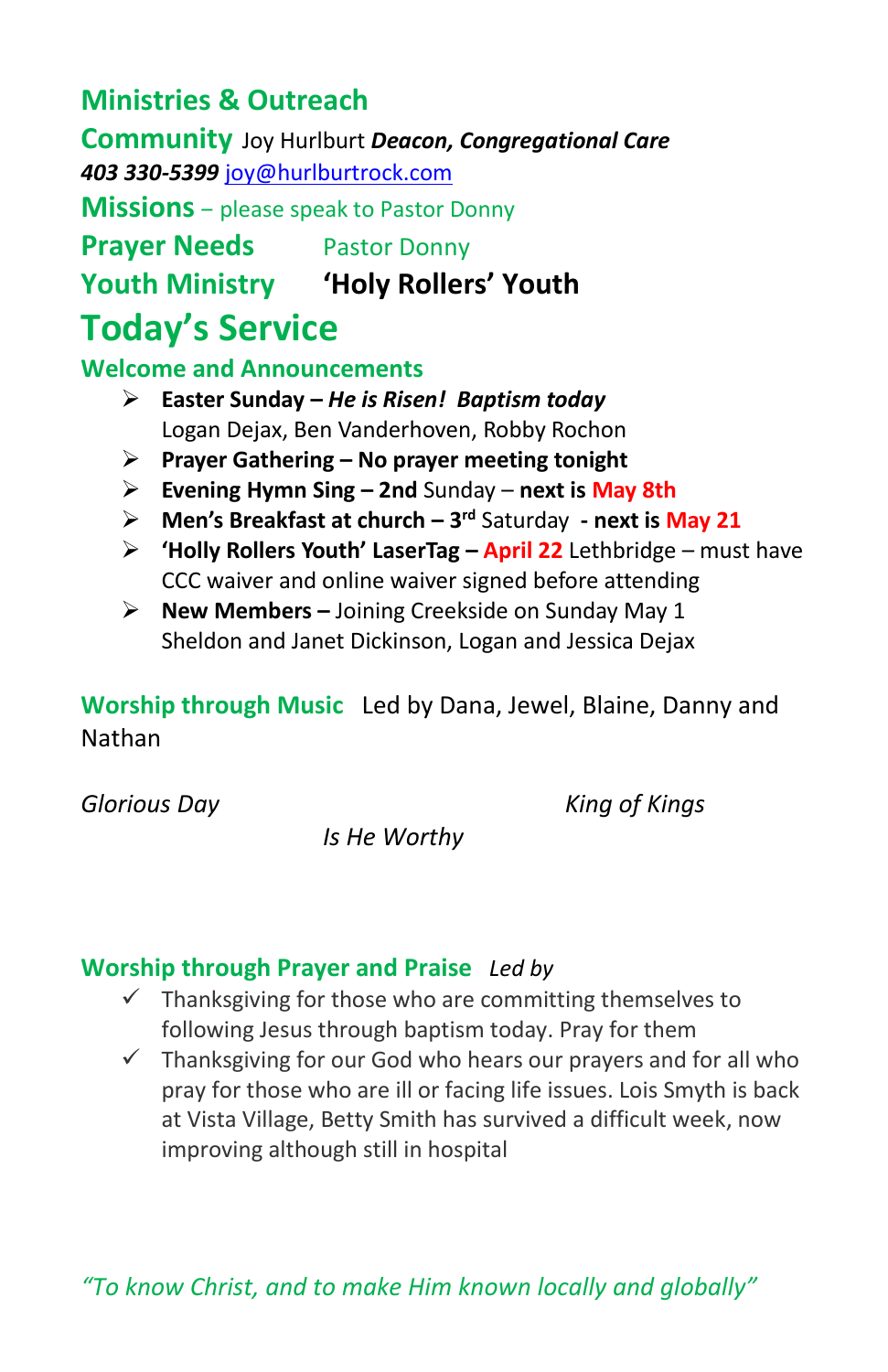# **Today's Message Notes . . .**

#### **I Am the Resurrection and the Life! An Easter Challenge**

#### **The resurrection represents two things:**

- 1. Power
- 2. Life

#### **What's so important about the resurrection? I Corinthians 15:1-19**

- It fulfills scripture
- If He did not raise then we will not raise, all this is a sham, our faith is vain, we are still lost in our sins and we are most pitied!

#### **Let's look at the POWER of the Resurrection and what it should mean to us.**

This kind of power is a supernatural phenomenon, an unworldly power

- God can and has worked through men to express this power but mere man CANNOT posses this power.
- The resurrection of Jesus is the standard of power in the New Testament
- It is the crowning miracle of God no other religion has one!

#### **The death of Jesus on the cross proves the LOVE of God. The resurrection of Jesus from the grave proves the POWER of God**!

#### **What's it mean to us? Ephesians 1:15-20**

The same exceeding great power that raised Jesus from the dead God has towards us that believe!

- We can and should KNOW this power as His followers.
- If we do not, we are missing out!
- Philippians 3:7-11
	- It should be our life goal to KNOW this power

*"To know Christ, and to make Him known locally and globally"*